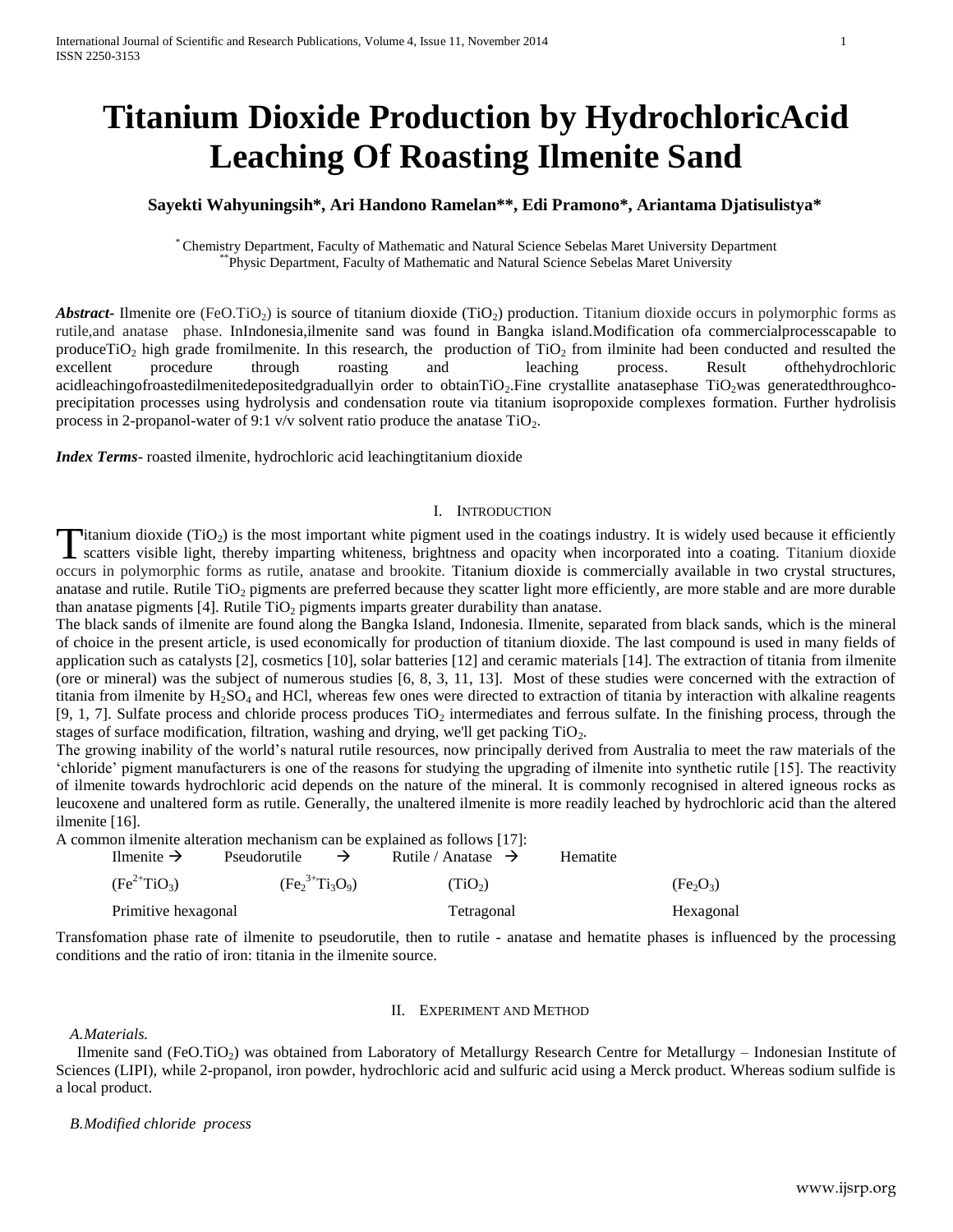Ilmenite was pre-oxidized in air for periods of 6 hours and at temperatures of 500, 600, 700, 800, and 900  $\textdegree$ Cwith added sodium sulfide at a certain ratio. The results are dissolved in hydrochloric acid at various concentrations and heated at temperature of 100-105 <sup>0</sup>C. Amount of metallic iron powder were added also in those mixture. The process produces dissolved ilmenite and sediment. Dissolved ilmenite may contain metal cations such as Fe(III), Fe(II) and Ti(IV). The filtrate of dissolves roasted ilmenite was added 2-propanol for further separation by precipitation. Finally, the resulting solids were  $TiO<sub>2</sub>$  (anatase, rutile), while a large of Fe ions still retained in solution phase.

#### *C.Techniques and Measurements:*

## 1)X-ray Diffraction Patterns (XRD):

X-ray diffractograms of ilmenite ore, different reaction products and titania were obtained by means of a chart recording Bruker D8 advance x-ray diffractometer using copper (Kα) target

2)X-ray Fluorescence Spectra (XRF):

Quantitative oxide compound was measured with S2 Ranger XRF from Bruker.

3)Electronic Absorption Spectra of Solutions:

The electronic absorption spectra of titanium solutions and iron solutions were measured in the matched 1cm fused silica cells with an automatic Perkin Elmer Lambda 25 UV Vis Spectrophotometer.

#### III. RESULT AND DISCUSSION

Now it is the time to articulate the research work with ideas gathered in above steps by adopting any of below suitable approaches:

## *A. Row Materials Preparation*

The Bangka ilmenite contain 35 to 45 %  $TiO<sub>2</sub>$  and are regarded as a huge resource to the production of Titania slag and pig iron, while the rutile (TiO<sub>2</sub>) usually was produced from the commercial grade which cantain more percent of TiO<sub>2</sub>. which can be used directly as pigment or for the manufacture of titanium. However, extraction of the iron from the ilmenite has been, and it's still, an expensive undertaking. Ilmenite (FeO.TiO<sub>2</sub>) and rutile (TiO<sub>2</sub>) are the two dominant resources minerals of titanium. In the conventional process, a large fraction of ilmenite is being rejected un-dissolved and the co-dissolved other transition metal ions may be co-precipitated with titanium, which may seriously discolor the white pigment color of titanium dioxide. In our laboratory, a few processes have also been tested for the recovery of titanium dioxide.

The previous studies [11] demonstrated important changes that occur on the surface of ilmenite during high temperature oxidation, particularly the formation of hematite. This condition propitiates selective iron extraction because it is concentrated on surface. Thus, in this work it is proposed to leach pre-oxidized ilmenite with HCl solution. In the addition of sodium sulfide affects to pre-oxidation process. The treatment also affects the dissolution of pre-oxidized ilmenite.

Ilmenite used in this work was acquired from Bangka in Indonesia. The initial characterization of original ilmenite involved Xray diffraction (XRD) of powders and X-ray fluorescence (XRF). XRD patterns revealed that the principal crystalline phase corresponds to  $FeTiO<sub>3</sub>$  (Fig. 1).



Figure 1. XRD patterns of ilmenite ore from Bangka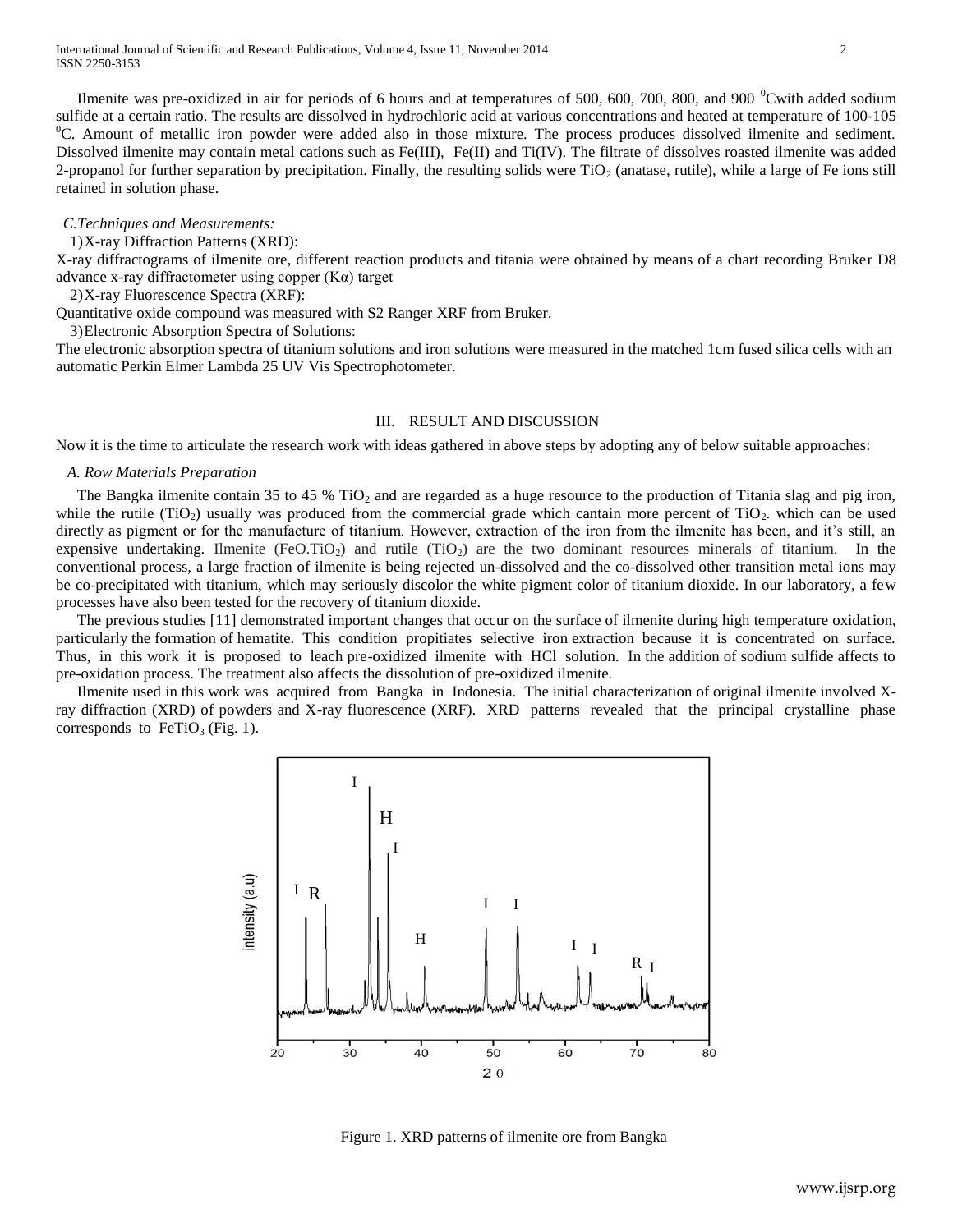While the XRF data of original ilmenite ore from Bangka shown in Table 1 below

Table 1. Chemical composition of Imenite from Bangka Indonesia by XRF (%)

| Content | TiO <sub>2</sub> | Fe <sub>2</sub> O <sub>3</sub> | $\mid$ Cr <sub>2</sub> O <sub>3</sub> | MnO  | MgO | SiO <sub>2</sub> | $Al_2O_3$ |
|---------|------------------|--------------------------------|---------------------------------------|------|-----|------------------|-----------|
| Level   | 34,01            | 53,36                          | 0,09                                  | 1,07 |     | 2,39             | 1,39      |

#### *B. High Temperature Oxidation*

Oxidation products at temperatures of 400, 500°C, 600°C, 700°C, 800°C, 900°C calcinated by Na<sub>2</sub>S addition were characterized by X-ray diffraction (XRD) (Fig. 2). Pre-oxidation processes really improve the formation of pseudobrokite phase  $(Fe, TiO<sub>5</sub>)$ , as intermediate product to form TiO<sub>2</sub>. This result is very different from the results of previous studies [13] which indicates the formation of a dominant pseudobrokite. Annealing result at 900°C to 1100°C of raw ilmenite, a matrix of Fe<sub>2</sub>TiO<sub>5</sub> with TiO<sub>2</sub>and  $Fe<sub>2</sub>O<sub>3</sub>$ distributed randomly are the only detectable products [13].



Figure 2. XRD pattern of roasting ilmenite with Na<sub>2</sub>S addition annealed at various temperature of (a) 500 °C (b) 600 °C (c) 700 °C (d)  $800 °C$  (e)  $900 °C$ .. I= *ilmenite*, H= *hematite*, R= TiO<sub>2</sub>*rutile*, A= TiO<sub>2</sub>*anatase*, N= Na<sub>2</sub>SO<sub>4</sub>.

|  |  |  | Table 2. Chemical composition of roasting ilmenite with $Na2S$ addition by XRF |  |  |  |  |  |
|--|--|--|--------------------------------------------------------------------------------|--|--|--|--|--|
|  |  |  |                                                                                |  |  |  |  |  |

| Content       | SO <sub>3</sub> | Fe <sub>2</sub> O <sub>3</sub> | Na <sub>2</sub> O | TiO <sub>2</sub> | SiO <sub>2</sub> | MgO  | SnO <sub>2</sub> |
|---------------|-----------------|--------------------------------|-------------------|------------------|------------------|------|------------------|
| Level<br>(96) | 39,20           | 21,06                          | 19,64             | 11,75            | 1.44             | 1,06 | 0,75             |

Chemical composition of roasting ilmenite with Na<sub>2</sub>S addition was conducted with XRF shown in Table 2. Increasing the Na<sub>2</sub>O and  $SO_3$  content are influenced on Na<sub>2</sub>S addition in roasting process. Pre-oxidation of ilmenite produce surface modifications as a result of diffusional processes that take place at high temperature on air. In this particular case, iron moves faster than titanium and they tend to migrate towards the high oxygen potential region. Once the iron cations arrive to the surface of the particle, they are oxidized, and a hematite eggshell is formed. The oxidation processes occur during roasting process follow the reaction: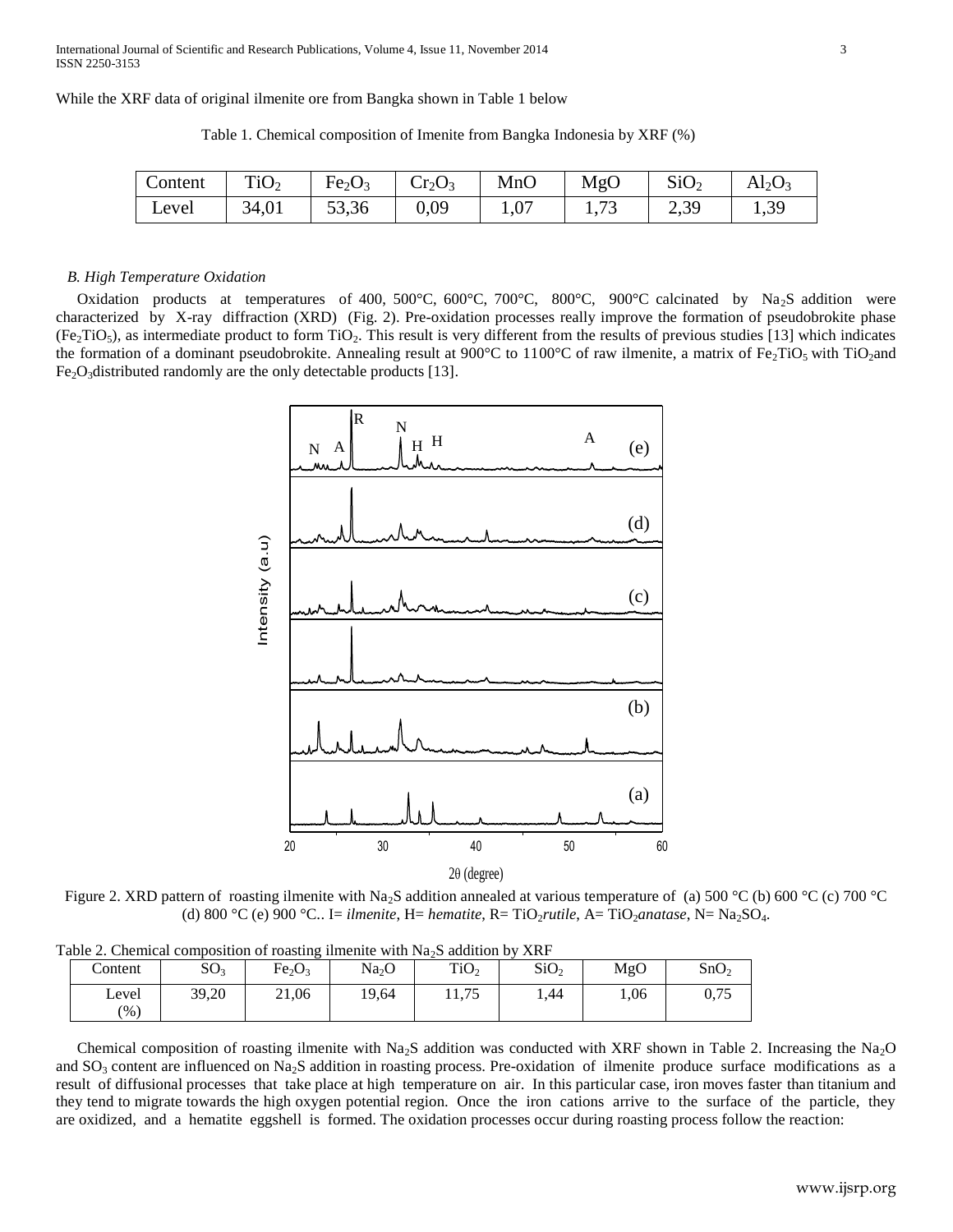## $2FeTiO<sub>3</sub> + 4/2 O<sub>2</sub> \rightleftharpoons Fe<sub>2</sub>O<sub>3</sub> + 2TiO<sub>2</sub> (1)$

It is not clear to be understood that Na<sub>2</sub>S have violently conversion the solid composition after roasting process. Na<sub>2</sub>S definitely act as a reductant of hematite as well as titanium dioxide in the ilmenite structure. The formation ofmolten(fused mass) atroastingilmenitewithNa2Saddition is likely toreduce the rate ofO<sub>2</sub>diffusion tothe entirelayer(innermost) toresistthe pseudobrookite formation. Ilmenite decomposition may occur by salt complexes formation mechanism [18]. The presence ofNa<sup>+</sup>ionsandS<sub>2</sub> ofNa<sub>2</sub>Sinitiatedcomplexationreactionsto formsaltcomplexesaccordingto the following reaction:

 $5TiO_{2(s)} + 2Na_2S_{(s)} + 4O_{2(g)} \rightleftharpoons Na_4Ti_5O_{12(s)} + 2SO_{3(g)}(2)$  $3Fe_2O_{3(s)} + 3Na_2S_{(s)} + 2O_{2(s)} \rightleftharpoons 5NaFeO_{2(s)} + NaFeS_{2(s)} + SO_{3(s)}$  (3)

Salt complexesformationis expected to bemore easilydissolvedin HCl.

#### *C. Leaching*

Leaching of roasted ilmenite products were carried out by hydrochloric acid solution at various concentrations. In the case of original ilmenite, the main iron cations are in the ferrous form, which are easier to dissolve, they have to migrate to the surface to be leached. In addition, it has been reported that dissolution of ilmenite follows the reaction specified by [8]:

 $FeTiO<sub>3</sub> + 4 HCl \rightleftharpoons FeCl<sub>2</sub> + TiOCl<sub>2</sub> + 2 H<sub>2</sub>O$  (4).

whereasif the reaction was initiatedby saltcomplexes, thereactions had better throughfollowing reaction:

 $Na_4Ti_5O_{12(s)} + NaFeO_{2(s)} + NaFeS_{2(s)} + 18HCl_{(aq)} \rightarrow 6NaCl_{(aq)} + 5TiOCl_{2(aq)} + FeCl_{2(aq)} + 7H_2O_{(aq)} + 2H_2S_{(aaq)}(5)$ 

It's clear that HCl not only promotes iron removal but also could dissolves titanium. Fig. 3 illustrates titanium extraction from the samples. This reveals the high removal of titanium from roasting ilmenite samples (Fig.  $3(a)$ ). The addition of Fe<sup>0</sup> to the preoxidation ilmenite with ratio of Ilmenite :  $Fe^0 = 5:1$  show progressive separation (Fig. 3(b)).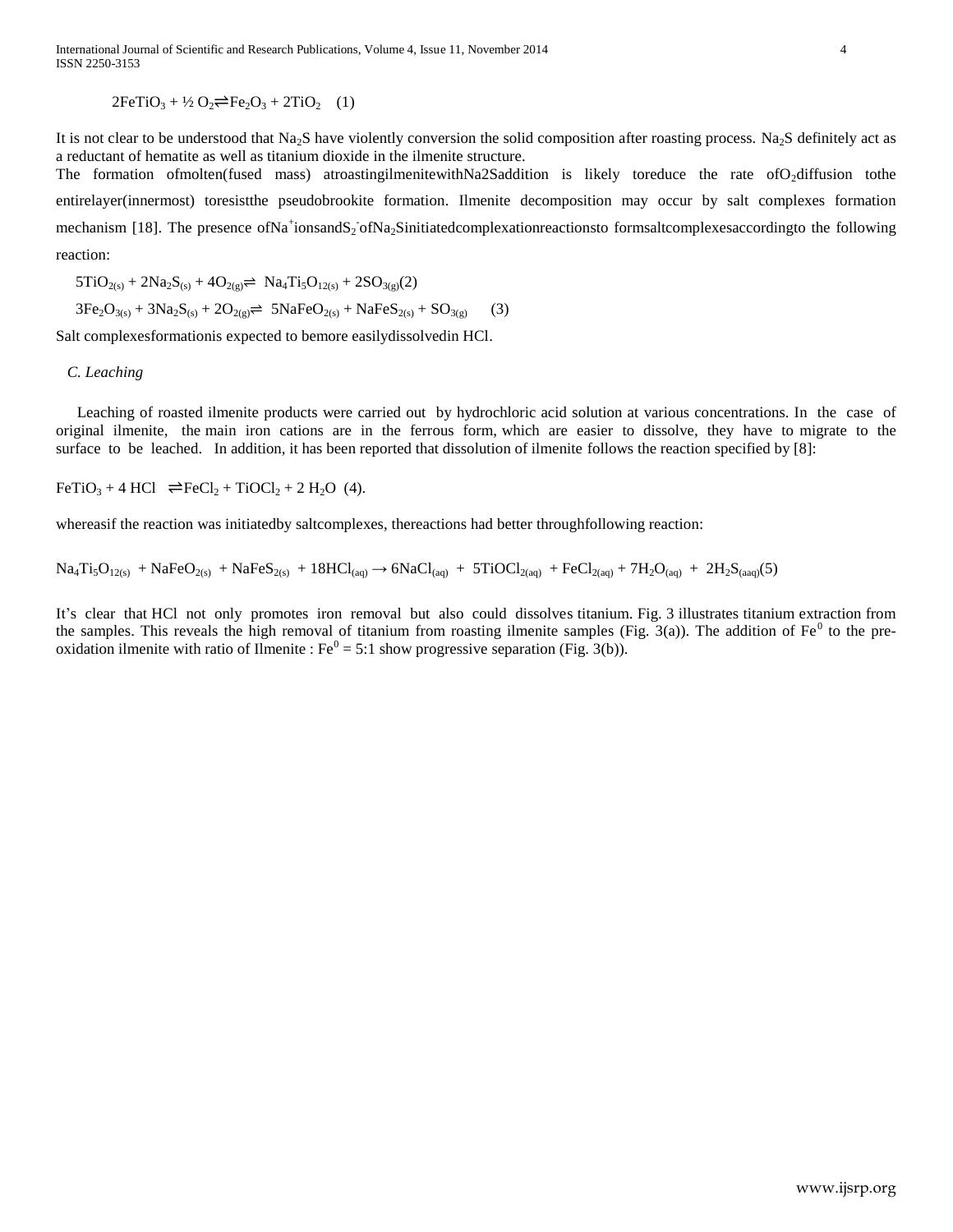

Figure 3. Influence of dissolution (a) ilmenite to  $Fe^0$  ratio and (b) HCl using in leaching process,

Addition of Fe<sup>0</sup>showed increaseddissolutionof Fe and Ti, respectively, but addition a large amount of Fe is not necessary to avoid dissociation reaction. Maximum solubility of roasting ilmenite were gained at leaching process under 6-8 M HCl condition, whereas ratio of ilmenite :  $Fe^0 = 5:1$ .

Furthermorethe TiOCl<sub>2</sub>production from dissolution roasted ilmenitewillfurther reactthroughcomplexationreactions, hydrolysisandcondensation.FinallywewillgetanataseTiO<sub>2</sub>nanoparticles in last step.

 $4 TiOCl<sub>2</sub> + HOiPr \rightarrow TiO(OiPr)<sub>2</sub> + 2HCl$  (6)  $TiO(OiPr)<sub>2</sub> + HOiPr \rightarrow Ti(OiPr)<sub>2</sub>(OH)<sub>2</sub> + 2HCl$  (7)  $Ti(OiPr)<sub>2</sub>(OH)<sub>2</sub> + H<sub>2</sub>O \rightarrow Ti(OH)<sub>4</sub> + 2 HOiPr$  (8)

Precipitation of leaching product solution was carry out with 2-propanol – water adition at various volume ratio. Fig. 4 is the XRD pattern of TiO2presipitated result.Wefound thatthe addition at a ratio of2-propanol: water=9: 1(v/v) was obtainedpureanataseTiO<sub>2</sub>nanoparticleproducts.XRDPatternTiO<sub>2</sub>obtained(Fig. 4) is in accordancewith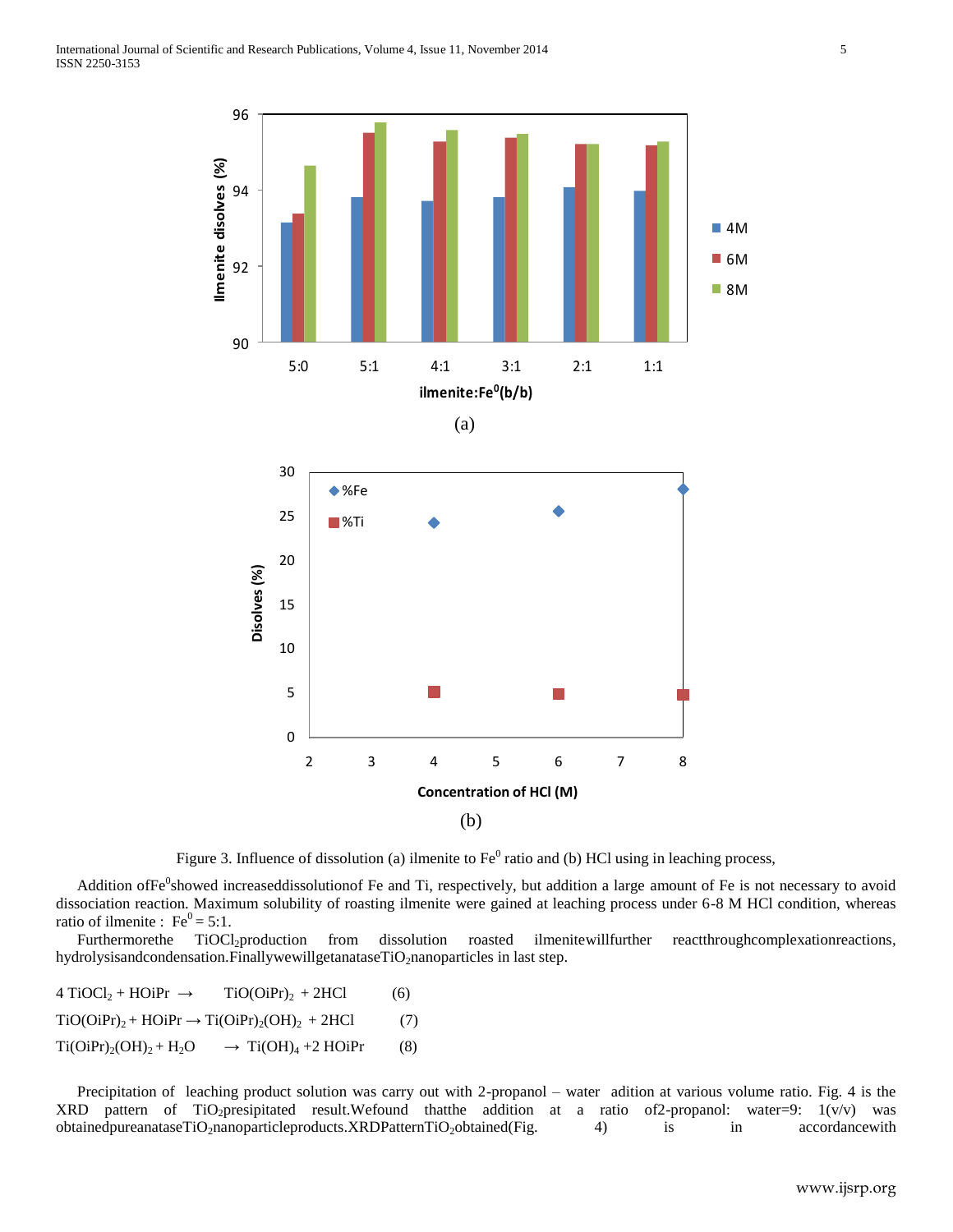theJCPDSstandardanataseTiO<sub>2</sub>(No.78-2486). TiO<sub>2</sub> gained after further hydrolysis in 2-propanol-water solvent at certain solvent volume ratio. The addition of2-propanol isdrasticallygreatly enhancethe formation oftitaniumisopropoxidecomplexes weresubsequentlyhydrolyzedandcondensedtoproduceTiO<sub>2</sub>. Theiron will befurther separatedbythe addition of2-propanol solvent. Optimum conditionsoccur inthe ratio of 2-propanol: water  $=$ 9: 1 (v/v), that is the excellent conditions for separating iron and titanium.



Figure 4. XRD pattern of TiO<sub>2</sub> precipitation resultswith 2-propanol-water solventat a ratio of 2-propanol: water=9:  $1(v/v)$ .

### IV. CONCLUSION

Roasting ilmenite with Na<sub>2</sub>S addition could improve the TiO<sub>2</sub> separation in solid phases.Na<sub>2</sub>S addition in the preoxidation process decrease pseudobrokite formation. This study indicates that leaching of roasting ilmenite with  $Na<sub>2</sub>S$  addition could improve the dissolution both titanium and iron, respectively. The iron, which is successfully removed, is in fact metallic iron, which can precipitate by the disproportionation reaction, which is triggered by slight oxidation.Precipitation leaching product was facilitated the solvent condition of 2-propanol-water mixture gain the high crystalline anatase $TiO<sub>2</sub>$ .

#### ACKNOWLEDGMENT

The authors would like to acknowledge INSINAS 2013 Program of Kementerian Riset dan TeknologiIndonesia(Contact Number 59/SEK/INSINAS/PPK/I/2013) for financial support.

#### **REFERENCES**

- [1] A.M. Amer: *Hydrometallurgy*,1997, Vol. 67, pp.125-133.
- [2] N. Aono, S. Tanaka, K. Kasahara, T. Furutani, H. Toshinobu, K. Hayashi, H. Ueno, *JP Apl*., 1997,Vol 12.
- [3] W. Duyvesteyn, *et al*.: *United States Patent*. 6375923 B1,2002
- [4] K.H. Buchel, H.-H Moretto and P. Woditsh:Industrial Inorganic Chemistry, Wiley-VCH, Weinheim. 2000.
- [5] S. Kataoka, S. Yamada: *Chem. Eng.*, 1973, (N.Y.), 80(7): 92-3.
- [6] C. Li, B. Liang, and L. Guo: *Hydrometallurgy,* 2007, Vol. 89, No.1-2, pp. 1-10.
- [7] Y. Liu, T. Qi, J. Chu, Q. Tong, Y. Zhang:*International Journal of Mineral Processing*, 2006,Vol.81(2): 79-84.
- [8] M. H. H.Mahmoud, A. A. I. Afifi, and I. A. Ibrahim:*Hydrometallurgy*, 2004, Vol. 73, pp. 99-109.
- [9] C.H.Kim, H.S. Choi: *Techan Kumsok Hakhoe Chi*., 1982, Vol 20, pp. 1070-8